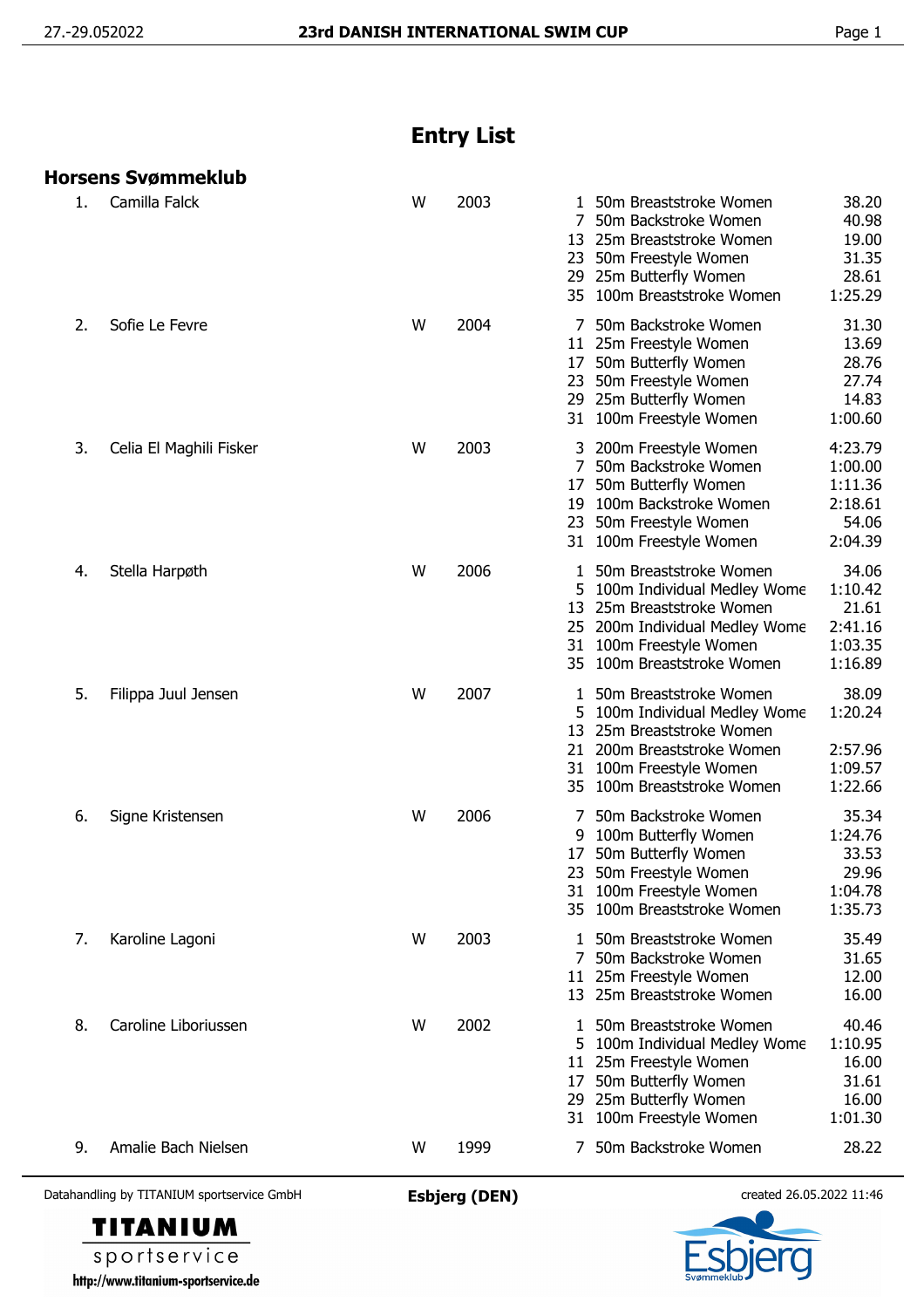## 27.-29.052022 **23rd DANISH INTERNATIONAL SWIM CUP** Page 2

|     | Horsens Svømmeklub     |   |      |                                                                                                                                                                                                                                                      |
|-----|------------------------|---|------|------------------------------------------------------------------------------------------------------------------------------------------------------------------------------------------------------------------------------------------------------|
| 9.  | Amalie Bach Nielsen    | W | 1999 | 13.82<br>25m Freestyle Women<br>11.<br>100m Backstroke Women<br>1:02.88<br>19<br>26.11<br>50m Freestyle Women<br>23<br>15.74<br>25m Backstroke Women<br>27.<br>2:29.24<br>200m Backstroke Women<br>37                                                |
| 10. | Sofie Bach Nielsen     | W | 2003 | 1:12.11<br>5 100m Individual Medley Wome<br>16.00<br>25m Freestyle Women<br>11<br>24.00<br>25m Breaststroke Women<br>13<br>30.31<br>50m Butterfly Women<br>17<br>29.24<br>50m Freestyle Women<br>23<br>27.75<br>25m Butterfly Women<br>29            |
| 11. | Freja Obert            | W | 2006 | 38.54<br>50m Breaststroke Women<br>1<br>1:12.23<br>100m Individual Medley Wome<br>5<br>1:11.29<br>100m Butterfly Women<br>9<br>29.51<br>50m Butterfly Women<br>17<br>29.52<br>50m Freestyle Women<br>23<br>31 100m Freestyle Women<br>1:04.72        |
| 12. | Annemone Rasmussen     | W | 2006 | 3 200m Freestyle Women<br>2:17.47<br>32.47<br>50m Backstroke Women<br>100m Backstroke Women<br>1:07.99<br>19<br>28.86<br>50m Freestyle Women<br>23<br>18.28<br>25m Backstroke Women<br>27<br>1:01.35<br>100m Freestyle Women<br>31                   |
| 13. | Nicoline H. Ridings    | W | 2007 | 43.19<br>50m Backstroke Women<br>24.00<br>25m Freestyle Women<br>11<br>1:37.03<br>100m Backstroke Women<br>19<br>37.22<br>50m Freestyle Women<br>23<br>30.00<br>29 25m Butterfly Women<br>1:26.18<br>31 100m Freestyle Women                         |
| 14. | Sofie Schmidt-Petersen | W | 2007 | 40.80<br>50m Breaststroke Women<br>25m Freestyle Women<br>11<br>5:18.47<br>400m Freestyle Women<br>15<br>50m Freestyle Women<br>27.71<br>23.<br>29 25m Butterfly Women<br>31 100m Freestyle Women<br>1:02.82                                         |
| 15. | Andrea Skjelmose       | W | 2007 | 2:25.48<br>200m Freestyle Women<br>3<br>1:17.63<br>100m Butterfly Women<br>9<br>50m Butterfly Women<br>34.04<br>17<br>200m Breaststroke Women<br>2:50.40<br>21<br>1:06.20<br>100m Freestyle Women<br>31<br>5:53.95<br>39 400m Individual Medley Wome |
| 16. | Katrine Stoltenhoff    | W | 2006 | 33.78<br>50m Breaststroke Women<br>1<br>1:10.45<br>100m Butterfly Women<br>9<br>2:41.77<br>200m Breaststroke Women<br>21<br>27.14<br>50m Freestyle Women<br>23<br>100m Freestyle Women<br>59.68<br>31<br>100m Breaststroke Women<br>1:14.62<br>35    |
| 17. | Matti Andersen         | М | 2005 | 1:03.77<br>100m Individual Medley Men<br>6<br>58.41<br>100m Butterfly Men<br>10<br>4:41.80<br>16 400m Freestyle Men<br>50m Butterfly Men<br>27.00<br>18<br>30 25m Butterfly Men<br>13.79                                                             |

Datahandling by TITANIUM sportservice GmbH **Esbjerg (DEN)** created 26.05.2022 11:46



sportservice http://www.titanium-sportservice.de

**TITANIUM**